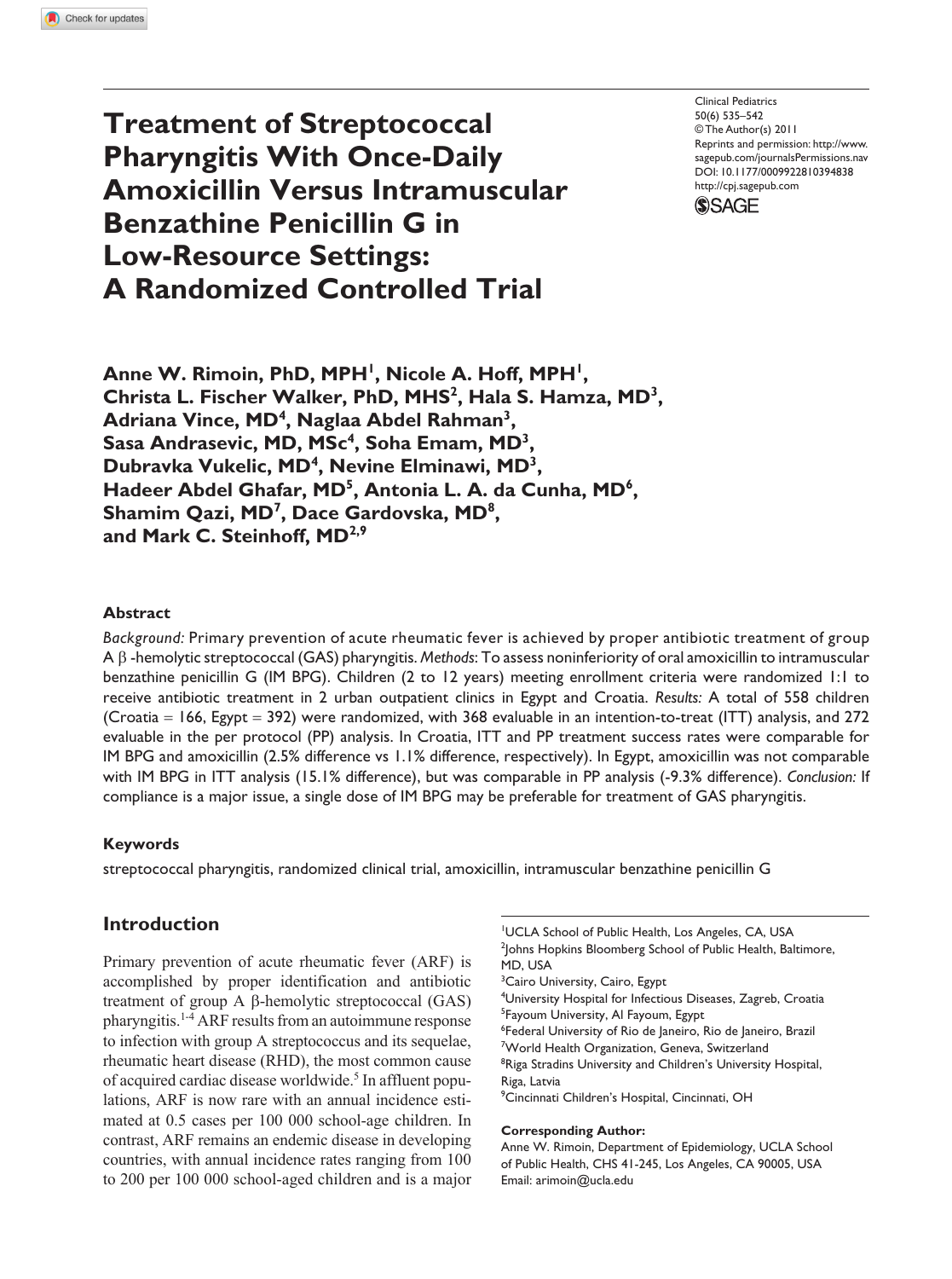cause of cardiovascular mortality.<sup>6</sup> Antibiotic therapy can shorten the clinical course of GAS pharyngitis and prevent suppurative complications. However, the primary objective of antibiotic therapy is eradication of the GAS organism from the pharynx, which is necessary for prevention of ARF.1,7,8

In the 1950s, several studies demonstrated the efficacy of parenteral penicillin in the prevention of ARF in military recruits with tonsillitis.<sup>2,9-15</sup> Since then, penicillin (either oral penicillin V or injectable benzathine penicillin) has remained the treatment of choice because it is cost-effective, has a narrow spectrum of activity, longstanding proven efficacy, and to date, penicillin-resistant GAS has not been documented. The World Health Organization, the American Heart Association, and the Infectious Diseases Society of America (IDSA) recommend oral penicillin V 2 to 4 times a day for 10 full days or a single intramuscular injection of benzathine benzylpenicillin in patients without penicillin allergy.16-18 Oral antibiotics provide some advantages over parenteral treatment by reducing patient discomfort, needle-associated complications, providing shorter exposure to the medication, and less severe allergic reactions; however adherence to the prescribed oral treatment regimen is critical for treatment success. Thus, IM BPG is the preferred treatment for patients who are unlikely to complete a full 10-day course of oral therapy.<sup>17,19,20</sup>

Recent studies have suggested that a single daily dose of oral amoxicillin for 10 days may be as efficacious as oral penicillin V 2 to 3 times daily for 10 days.<sup>21-24</sup> Amoxicillin is globally available, well-tolerated, and inexpensive, thus a single daily dose of amoxicillin may present a cost-effective and convenient alternative to oral or injectable penicillin in both high- and low-resource settings.

To date, there are no published reports in the literature directly comparing amoxicillin with injectable benzathine penicillin for treatment of GAS pharyngitis. Additionally, although the burden of ARF/RHD is largely in low- and middle-income countries, few clinical studies have been undertaken to assess treatment options for GAS pharyngitis in these regions. Thus, we compared the microbiological efficacy of a single intramuscular injection of penicillin with a 10-day daily dose of oral amoxicillin for the treatment GAS pharyngitis in children in low-resource clinical settings.

## **Materials and Methods**

This randomized, open label multicenter clinical trial known as the Treatment of Pharyngitis Study (TOPS) was nested in a larger descriptive study designed to evaluate signs and symptoms of GAS pharyngitis in children and develop new clinical guidelines for diagnosis of GAS pharyngitis in low-resource settings without a laboratory. Data from this study describing differences in presentation of GAS pharyngitis have been published elsewhere.25,26

### *Patients*

Between August 2001 and April 2003, children between the ages of 2 and 12 years presenting to outpatient clinics in Cairo, Egypt and Zagreb, Croatia with complaint of sore throat were enrolled in the parent descriptive study after informed consent.26 Children were excluded if the parent/guardian reported oral antibiotic use in the past 3 days or injectable penicillin in past 28 days prior to screening, had a history of rheumatic fever or rheumatic heart disease, required hospitalization for any reason at the time of enrollment, or had previously been enrolled in the study.

After enrollment, a physical examination was performed, demographic and clinical data were collected, and 2 throat swabs were simultaneously obtained for standard throat culture and immediate GAS screening using a rapid antigen detection kit. Patients with a positive rapid test were offered enrollment in the TOPS substudy. Children with a known hypersensitivity to penicillin or likely to require treatment with other antimicrobials during the study period were excluded at the time of enrollment. Children with a positive rapid antigen detection test and negative throat culture completed their prescribed treatment regimen, however, were excluded from the trial.

### *Study Design*

Patients were randomized to receive oral amoxicillin suspension (750 mg once a day for all weight categories) given once daily for 10 days or a single dose of intramuscularly administered benzathine penicillin G (IM BPG; 600 000 units if body weight <27 kg; 1.2 million units if body weight  $\geq$ 27 kg). All drugs distributed to patients were obtained from local sources in Egypt and Croatia. Parents/guardians of children in the amoxicillin arm were instructed to administer the antibiotic at the same time every day for 10 days. All patients were scheduled for a follow-up visit (days 21-28), during which a physical examination and repeat throat culture were performed. Compliance, adverse events and drug tolerability were also assessed by parental report during this visit.

In each study site, participants were stratified by age (2 to 5 years and >5 years) and randomly assigned on a 1:1 basis (with permuted blocks of 6 to 10) to a treatment group by sequential selection from a random number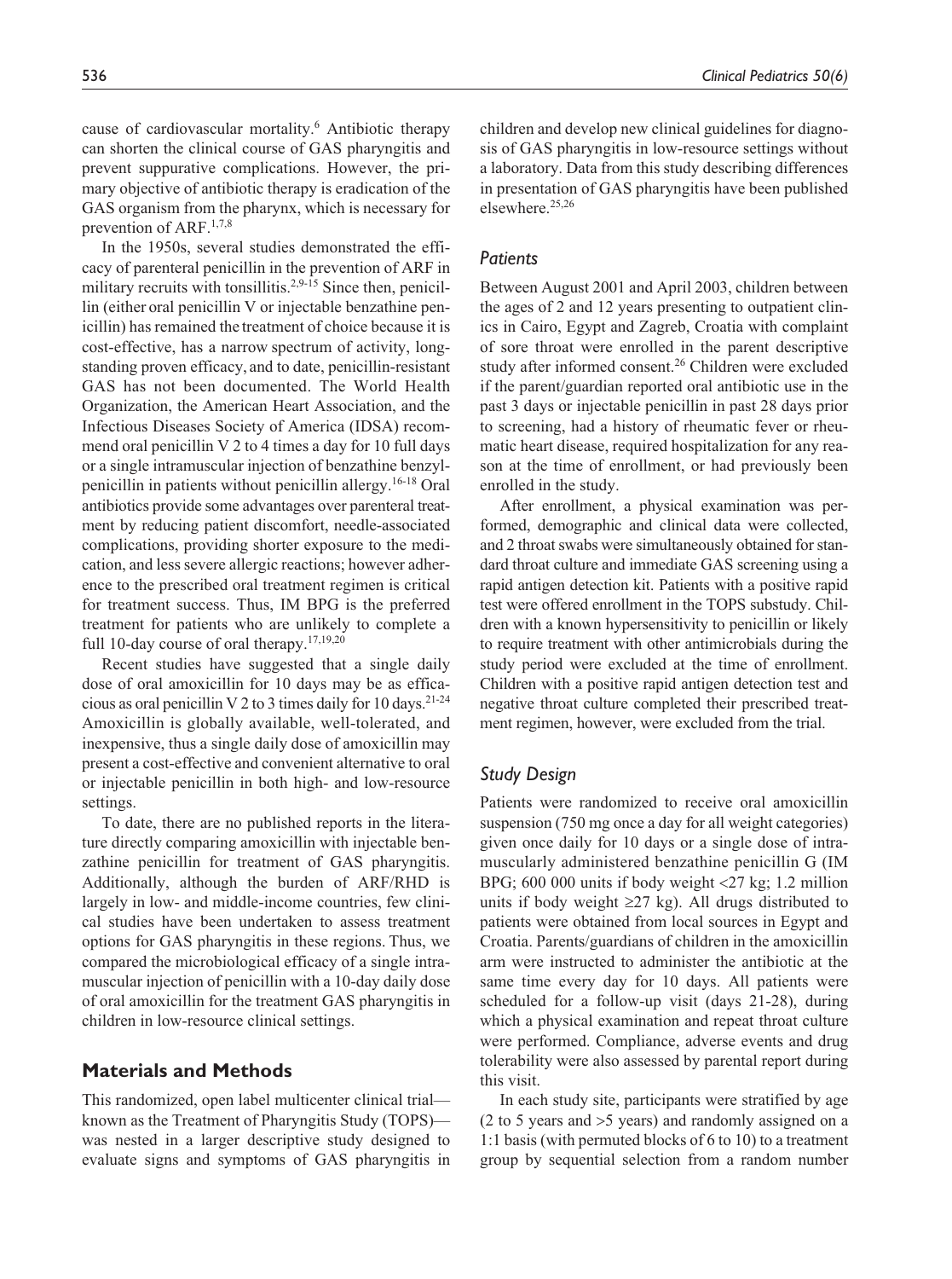table. Treatment allocation results generated by the study coordinator in Baltimore and shipped in presealed envelopes to study sites. Randomization results were kept in sealed envelopes and all study team members were blinded from the contents until treatment administration. Because of obvious differences in routes of treatment administration, masking of patients and physicians was not feasible. However, the primary endpoints were objective microbiologic measures that were analyzed by laboratory personnel blinded to the treatment.

This study was conducted in accordance with Good Clinical Research Practice guidelines and the Declaration of Helsinki. The study protocol, questionnaires, and informed consent forms were approved by both local and national ethics committees at participating clinical sites, the World Health Organization (WHO), and the Committee on Human Research at the Johns Hopkins Bloomberg School of Public Health. Informed consent was obtained from a parent or legal guardian and child assent was obtained from all children aged 5 years or older. All study sites used a common study protocol and data collection forms which were translated into local language.

## *Outcome Measures*

The primary outcome of the study was bacteriologic treatment success, which was defined as eradication of GAS from the pharynx at the follow-up visit. Eradication was defined as no GAS present on the throat culture. Compliance with the amoxicillin treatment regimen was assessed at the follow-up visit. Parents/guardians were given a Whatman no. 3 filter paper strip and asked to dip it into the child's urine once on the seventh day of treatment, allow it to air dry, place it in an envelope and bring it back to the clinic at the follow-up visit. Filter strips were analyzed for antimicrobial activity using a modification of the technique of Markowitz and Gordis.27 The primary measure of compliance was the presence of antimicrobial activity in the urine-impregnated filter paper strips. For those who did not return the filter paper strip, compliance was measured by parent/guardian report during the exit interview. Patients who did not fulfill at least one of these criteria were considered noncompliant.

### *Laboratory Methods*

Two throat swabs were simultaneously obtained from each patient for both culture and rapid antigen assay using sterile cotton-tipped swabs. Throat culture specimens were plated on 5% sheep blood agar plates and incubated anaerobically at 37.0°C and examined at 24 and 48 hours for the presence of  $\beta$ -hemolytic streptococci and confirmed by bacitracin disc.<sup>28</sup> The rapid test (Strep OIA MAX; Biostar Laboratories, Denver, CO) was performed according to the instructions in the manufacturer's package insert by trained study personnel. This rapid test had internal positive and negative controls and has a reported sensitivity range of 79.5% to 98.1% and specificity of 96.9% to 99.0%, compared with throat culture.29-33 Both sites independently were provided with uniform training and regular site visits to ensure uniform laboratory procedures for both throat culture and rapid tests.

### *Statistical Methods*

Assuming no difference in the treatment effect of the 2 study arms and a 90% eradication rate, we estimated that a sample size of 154 patients per treatment arm would have 80% power to demonstrate non-inferiority (defined as the upper 95% confidence limit of the treatment effect difference of  $\leq 10\%$ ). Thus, if the treatment success for IM BPG was 90.0%, amoxicillin success would fall between 80.0% and 90.0% to be considered noninferior. For both the intent-to-treat (ITT) and perprotocol (PP) analysis, we were unable to reach the estimated sample size in each country, thus may not have had the power to detect a difference between treatment groups between countries.

Differences in discrete variables (GAS positivity rates, gender, and dichotomized age) were evaluated with 2-way contingency tables. Differences in continuous variables (age, weight, temperature) were tested using Student *t* tests. *P* < .05 (2-tailed) was considered significant. Logistic regression methods were used to compare crude risk difference between treatments, risk difference measures adjusted for age and gender in both the ITT and PP analysis, and compliance in the PP analysis for the outcome of treatment success. Data analyses were conducted using SAS v 9.1 and STATA 10.0 software.<sup>34,35</sup>

## *Analysis Groups*

The ITT analysis included all patients who were enrolled in the study meeting the inclusion and exclusion criteria. The PP analysis included all patients in the ITT group who were compliant with treatment and returned for the follow-up visit.

### **Results**

## *Patient Characteristics*

A total of 558 children (Croatia  $n = 166$ , Egypt  $n = 392$ ) were randomized to receive IM BPG or oral amoxicillin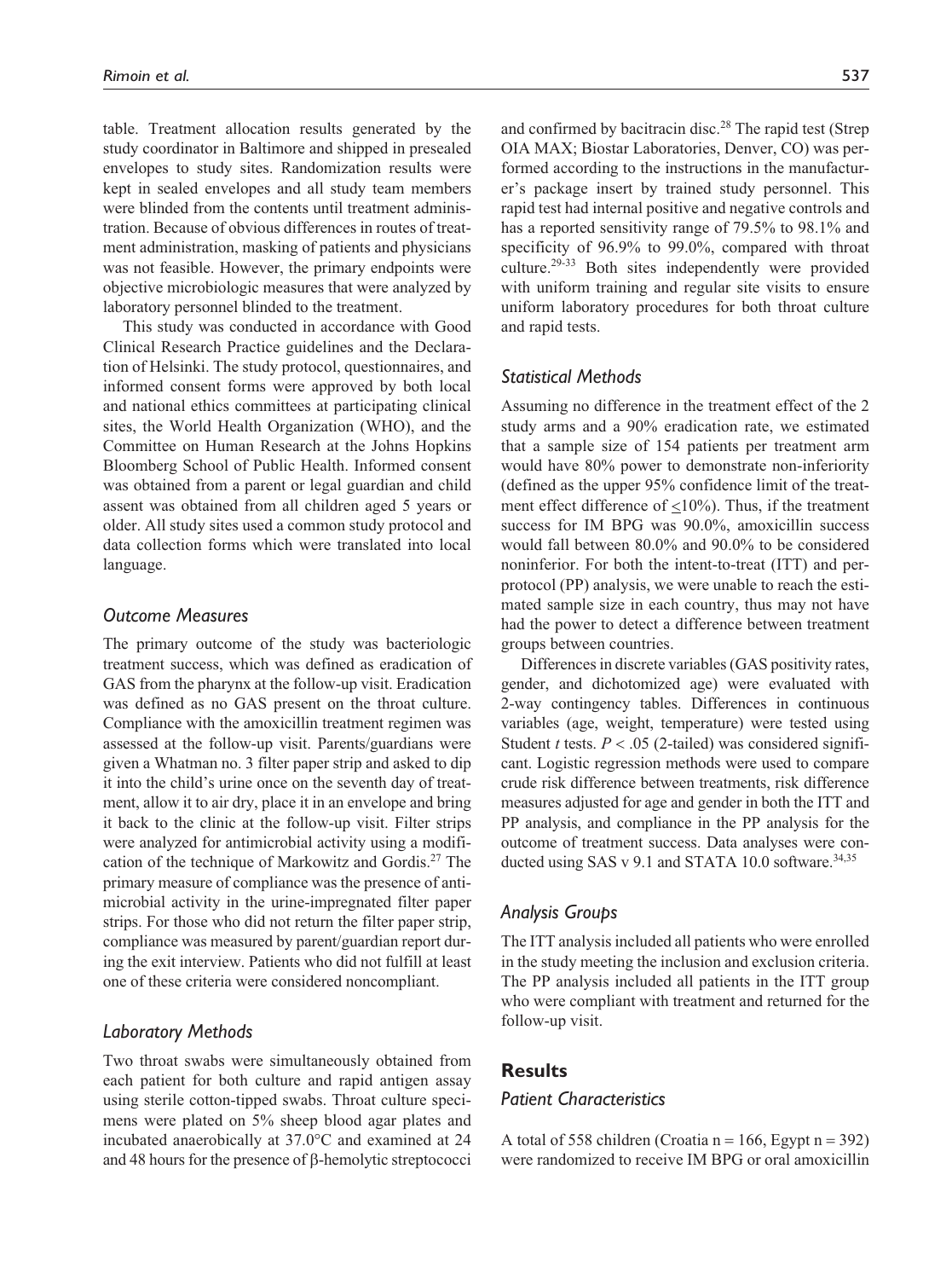

**Figure 1.** Flow diagram of enrollment and inclusion into the Treatment of Pharyngitis Study (TOPS) trial (E, Egypt; C, Croatia)

(Figure 1). Patients with discordant (negative) throat culture results from the initial visit were excluded from the trial, thus 121 patients in Croatia and 247 patients in Egypt were included in the ITT analysis. A total of 111 patients in Croatia and 161 in Egypt were classified as compliant and were eligible for the PP analysis (Table 1). Within countries, the demographic and clinical characteristics for patients were similar in both treatment arms; however, those in Croatia were more likely to be included in the analysis.

# *Treatment Success*

In the ITT analysis, the difference in bacteriologic treatment success between the 2 antibiotic regimens varied by country. In Croatia, amoxicillin was not inferior to IM BPG, with no differences observed when further controlled by age and gender (2.5% difference, 95% confidence interval [CI]:  $-13.8$ , 18.9; Table 2). In Egypt, amoxicillin continued to be inferior to IM BPG after controlling for age and gender  $(-15.1\%$  difference, 95% CI:  $-26.6$ ,  $-3.5$ ). Furthermore, in the PP analysis (excluding noncompliant patients), amoxicillin was not inferior to IM BPG in Croatia (1.1% difference, 95% CI: -16.2, 18.5), but remained inferior in Egypt, although no longer significant (-9.3% difference, 95% CI: -26.3, 7.8). When looking at specific stratum differences, the largest treatment difference (in favor of IM BPG) was seen in Egyptian girls younger than 5 years (38.2%, *P* < .001). However, this difference was no longer significant in the PP analysis, once compliance was controlled for (data not shown).

## *Treatment Compliance*

Adherence to the amoxicillin treatment regimen varied significantly by country: In Croatia, 84.4% were classified as compliant by either detection of antimicrobial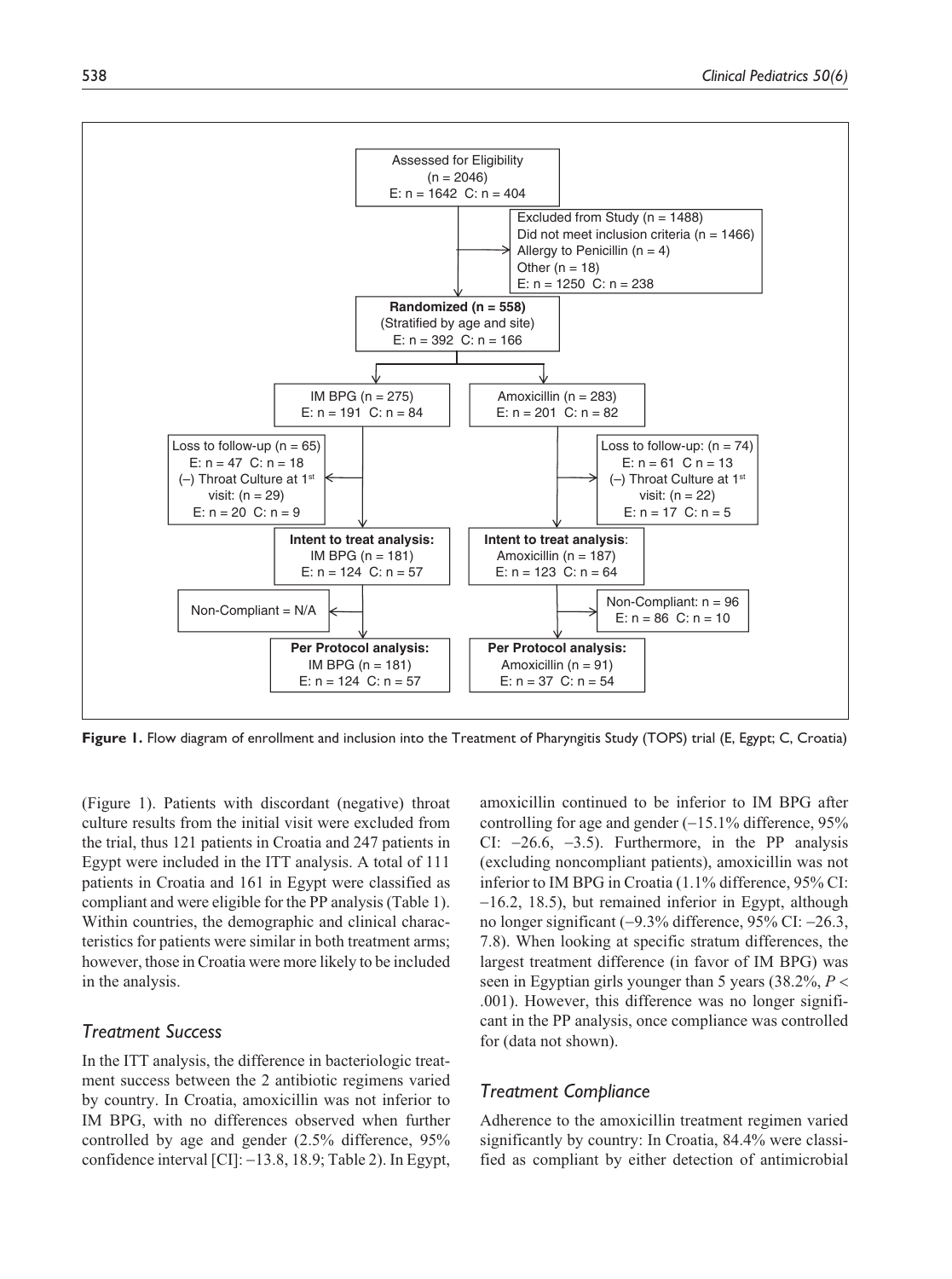| Table 1. Patient Characteristics by Treatment Group |  |
|-----------------------------------------------------|--|
|-----------------------------------------------------|--|

|                                          | Croatia ( $n = 166$ ) |                | Egypt ( $n = 392$ ) |                |
|------------------------------------------|-----------------------|----------------|---------------------|----------------|
| <b>Patient Characteristics</b>           | <b>IM BPG</b>         | Amoxicillin    | IM BPG              | Amoxicillin    |
| Patients enrolled; n (%)                 | 84 (50.6)             | 82 (49.4)      | 191(48.7)           | 201(51.3)      |
| $GAS + by$ throat culture; n $(\%)$      | 71 (82.6)             | 76 (92.7)      | 154 (80.6)          | 162 (80.6)     |
| Age in years; n (%)                      |                       |                |                     |                |
| $<$ 5                                    | 32(38.1)              | 34(41.5)       | 84 (44.0)           | 88 (43.8)      |
| $\geq$ 5 years                           | 52(61.9)              | 48 (58.5)      | 107(56.0)           | 113(56.2)      |
| Gender; n (%)                            |                       |                |                     |                |
| Male                                     | 55 (65.5)             | 46(56.1)       | 115(60.2)           | 112(55.7)      |
| Female                                   | 29 (34.5)             | 36 (43.9)      | 76 (39.8)           | 89 (44.3)      |
| Mean age in years $\pm$ SD               | $5.6 \pm 2.6$         | $5.7 \pm 2.4$  | $5.3 \pm 2.6$       | $5.4 \pm 2.5$  |
| Mean weight in $kg \pm SD$               | $23.4 \pm 9.1$        | $24.0 \pm 8.1$ | $19.5 \pm 7.4$      | $18.9 \pm 6.1$ |
| Mean temperature in ${}^{\circ}C \pm SD$ | $37.1 \pm 0.8$        | $37.6 \pm 0.9$ | $37.9 \pm 0.9$      | $37.7 \pm 0.8$ |
| Intent to treat analysis; n (%)          | 57 (67.9)             | 64 (78.0)      | 124 (64.9)          | 123(61.2)      |
| Per protocol analysis; n (%)             | 57 (67.9)             | 54 (65.9)      | 124 (64.9)          | 37 (18.4)      |

Abbreviations: IM BPG, intramuscular benzathine penicillin G; GAS, group A  $\beta$ -hemolytic streptococcal; SD, standard deviation.

#### **Table 2.** Bacteriological Treatment Success by Country

|                             | Treatment Group                                    |                                               | Treatment Difference <sup>a</sup> |                | Adjusted Treatment<br>Difference <sup>b</sup> |               |
|-----------------------------|----------------------------------------------------|-----------------------------------------------|-----------------------------------|----------------|-----------------------------------------------|---------------|
| Country                     | <b>Amoxicillin Success</b><br>Percentage (n/Total) | <b>IM BPG Success</b><br>Percentage (n/Total) | Percentage<br><b>Difference</b>   | 95% CI         | Percentage<br><b>Difference</b>               | 95% CI        |
| Intention to treat analysis |                                                    |                                               |                                   |                |                                               |               |
| Croatia ( $n = 121$ )       | 70.3 (45/64)                                       | 66.7 (38/57)                                  | 3.6                               | $-12.9.20.2$   | 2.5                                           | $-13.8, 18.9$ |
| Egypt $(n = 247)$           | 61.8(76/123)                                       | 75.8 (94/124)                                 | $-14.0^\circ$                     | $-25.5, -2.59$ | $-15.1^{\circ}$                               | $-26.6, -3.4$ |
| Per protocol analysis       |                                                    |                                               |                                   |                |                                               |               |
| Croatia (n = $ 11\rangle$ ) | 68.5 (37/54)                                       | 66.7 (38/57)                                  | 1.8                               | $-15.6, 19.3$  | $\mathsf{L}$                                  | $-16.2, 18.5$ |
| Egypt $(n = 161)$           | 67.6 (25/37)                                       | 75.8 (94/124)                                 | $-8.2$                            | $-25.1, 8.6$   | $-9.3$                                        | $-26.3, 7.8$  |

Abbreviations: IM BPG, intramuscular benzathine penicillin G; 95% CI, 95% confidence interval.

<sup>a</sup>Difference in percentage success rates (amoxicillin - IM BPG).

 $^{\rm b}$ Adjusted analysis: intention to treat, controlled for age and gender; per protocol, controlled for compliance, age, and gender (amoxicillin – IM BPG).

Statistically significant: treatment difference  $P = .016$ ; adjusted treatment difference  $P = .011$ .

activity on the filter strip or patient report as compared to 30.1% in Egypt (*P* < .001; Table 3). In all strata (age and gender), children in Croatia were significantly more likely to be classified as compliant  $(P < .001)$ . There were no observed differences in adherence by age or gender within countries.

### *Tolerability*

Treatment-related adverse events occurred in 5.3% (10/187) of the patients in the amoxicillin arm, including skin rash 1.6% (3/187), diarrhea 1.6% (3/187), vomiting 0.5% (1/187), extreme sweating 0.5% (1/187), itching 0.5% (1/187), and nausea 0.5% (1/187). In the IM BPG group, 67.4% (122/181) reported discomfort at the site of injection. None of the adverse events required hospitalization, stopping the treatment regimen, medical attention, or withdrawal from the trial.

## **Discussion**

Our study was designed to assess whether oral amoxicillin was not inferior to the long-standing recommended therapy of IM BPG in a low- and middle-income country setting. We found significant intersite variation in treatment success rates for both antibiotic regimens that were likely to be largely influenced by differences in patient compliance with the oral amoxicillin treatment regimen. In Croatia, the vast majority of patients were compliant with the oral treatment regimen; however, in Egypt, patient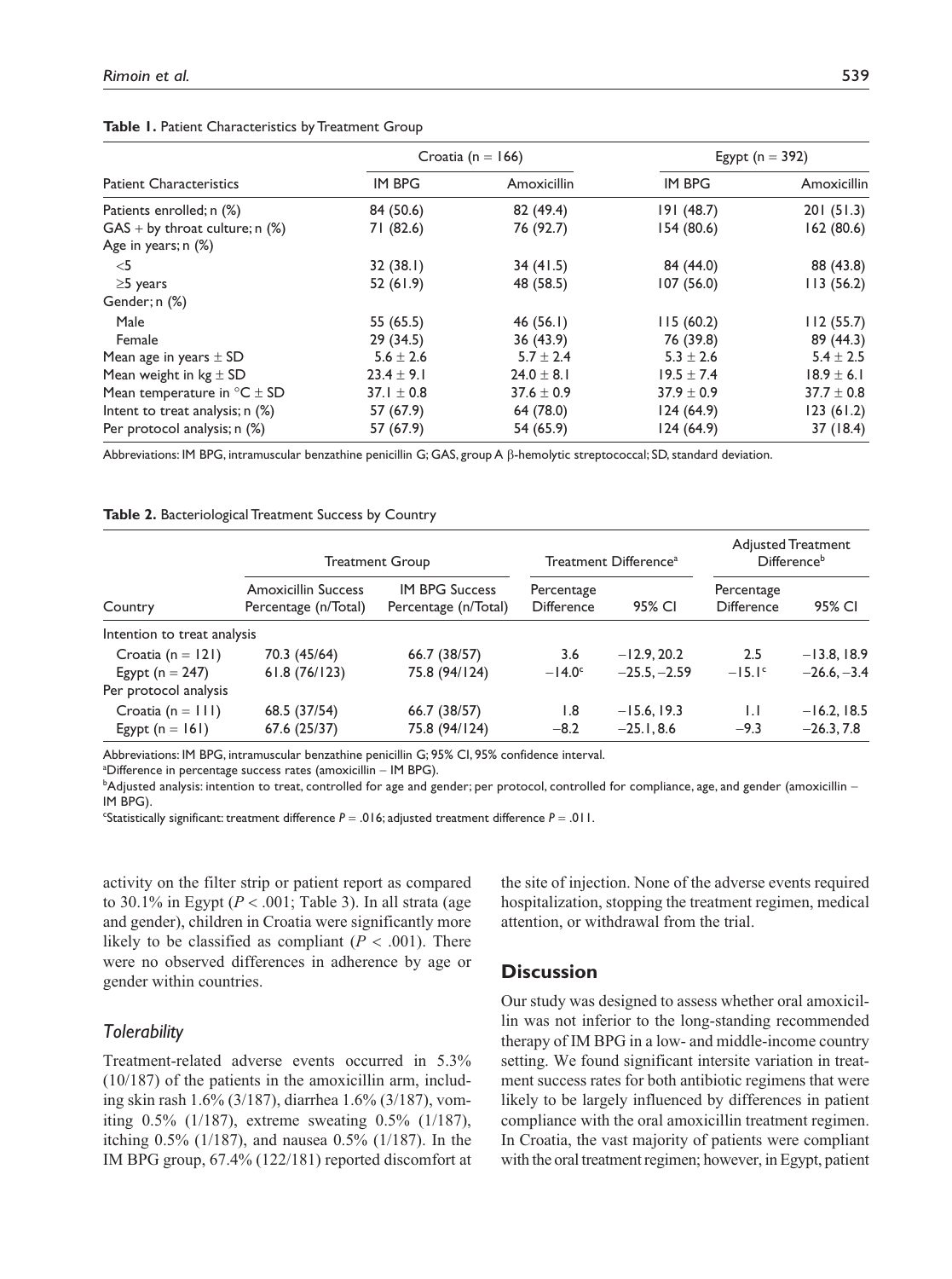| Patient                             | n (%)               |                   |  |  |
|-------------------------------------|---------------------|-------------------|--|--|
| Characteristics                     | Croatia (n = $64$ ) | Egypt $(n = 123)$ |  |  |
| Compliance<br>measures <sup>a</sup> | 54 (84.4)           | 37(30.1)          |  |  |
| Positive urine<br>filter strip only | 2(3.7)              | 0(0.0)            |  |  |
| Parent report<br>only               | 2(3.7)              | 0(0.0)            |  |  |
| Both measures<br>of compliance      | 50 (92.5)           | 37 (100.0)        |  |  |
| Gender                              |                     |                   |  |  |
| <b>Boys</b> <sup>a</sup>            | 33/39 (84.6)        | 18/65 (27.7)      |  |  |
| Girls <sup>a</sup>                  | 21/25 (84.0)        | 19/58 (32.8)      |  |  |
| Age (years)                         |                     |                   |  |  |
| $\leq$ 5 <sup>a</sup>               | 22/24 (91.7)        | 17/57 (29.8)      |  |  |
| $>5^a$                              | 32/40 (80.0)        | 20/66 (30.6)      |  |  |

**Table 3.** Compliance With Amoxicillin Treatment Regimen by Patient Characteristic

<sup>a</sup>Statistical significance ( $P < .05$ ) associated with the treatment compliance between sites.

compliance was extremely low. The differences in the results of the ITT analysis reflect this discrepancy between sites. In Croatia, amoxicillin was not inferior to IM BPG in both the ITT and PP analyses. In Egypt, amoxicillin was inferior to IM BPG in the ITT but not the PP analyses; however, in all analyses, children who received IM BPG still had higher treatment success rates than those who were treated with amoxicillin.

Treatment success rates for the amoxicillin regimen were much lower than initially expected. Studies of once daily amoxicillin have reported treatment success rates ranging from 94.5% to 100.0%; in our study, treatment success ranged from 61.8% in Egypt to 70.3% in Croatia.21-24 Recent publications evaluating the effectiveness of IM BPG for GAS treatment have shown decreased rates reported in the range of 65% to 70%, which are comparable to our study, which ranged from 66.7% (Croatia) to 75.8% (Egypt). $37$  Additionally, our findings are consistent with recent reports of reduced microbiologic efficacy of both penicillin V and IM BPG in children with acute pharyngitis.<sup>38-40</sup> To date, there have been no reports of penicillin-resistant GAS; however, the continued decline in treatment success with penicillin should be monitored.

Compliance with the amoxicillin treatment regimen is likely to be a major driver in the high rates of treatment failure in patients in Egypt. High rates of asymptomatic GAS carriage in Egyptian populations as compared to Croatia also have an impact on treatment success, since carriers are likely to continue to test positive for GAS despite treatment.<sup>37</sup>

Several limitations of the study may have affected our results and deserve mention. Because of financial constraints, we were unable to conduct M protein gene (*emm)* typing to identify GAS subtypes before and after therapy. Thus, it is possible that some patients who may have been reinfected after successful eradication of the initial infection were misclassified as treatment failures. Similarly, we were unable to conduct serologic analyses that would have allowed us to classify those patients who failed treatment as carriers. However, both carriers and those who reacquired GAS after successful treatment should have been equally distributed between the 2 treatment groups and therefore the observed treatment difference between regimens should not have been affected. Additionally, although we used a randomized, controlled design, both patients and clinicians were aware of the study assignments. Another limitation in our study was that both study drugs were obtained locally rather than from a central source, which could have resulted in differences in microbiologic efficacy of either treatment regimen between countries.

Finally, the power of this study to demonstrate statistically significant noninferiority of amoxicillin to IM BPG is limited by the sample size, which was inadequate because of high loss to follow up in both study sites. Although our study is underpowered, our findings add to the body of evidence that suggest that amoxicillin may provide an effective, well-tolerated treatment for GAS pharyngitis without the safety issues associated with a penicillin injection. Our study also highlights the importance of compliance and the extent to which it may be a problem, particularly in low-resource settings. Thus, in settings where compliance remains a major concern, a single dose of IM BPG may be preferable for the treatment of GAS pharyngitis.

In some countries, there is resistance to using injectable penicillin because of the perceived higher risk of anaphylaxis and the discomfort of intramuscular injections.<sup>8</sup> However, more than 50 years of experience with penicillin has shown that although toxic reactions to intramuscular penicillin have been reported, severe reactions are exceedingly rare, especially in children.<sup>16,19</sup> In our study, we did not observe any severe reactions to IM BPG.

When selecting an antibiotic regimen for the treatment of GAS pharyngitis, clinicians will consider various factors, including availability, bacteriologic and clinical efficacy, ease, and likelihood of patient adherence to the treatment regimen (based on frequency and duration of administration and palatability), cost, spectrum of antimicrobial activity, and potential side effects. There is no single antibiotic regimen that is 100% effective in eradicating GAS from the pharynx; thus there are multiple factors that will guide therapeutic choice.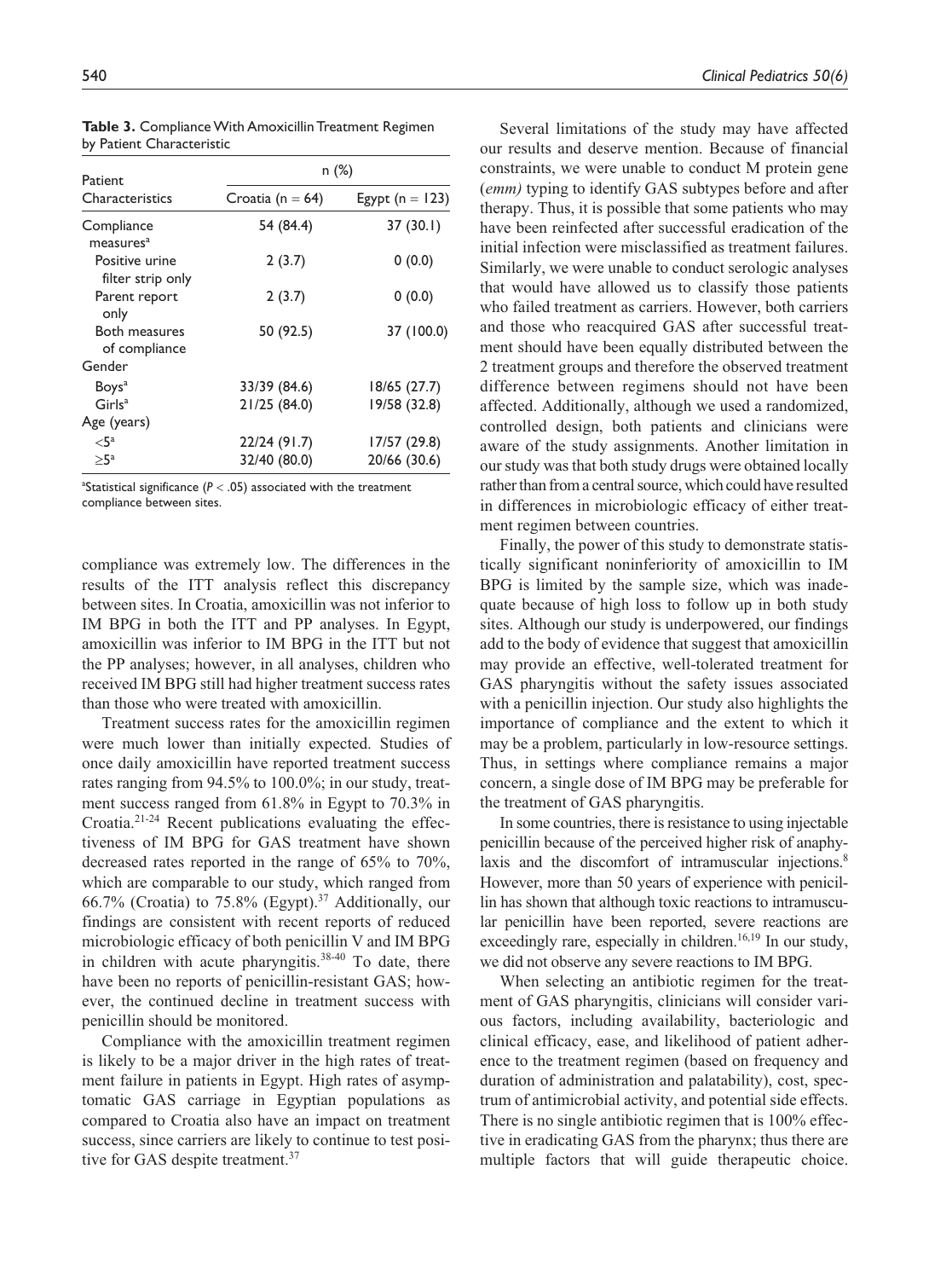Recent studies have explored short course (3 to 6 days) treatments, which may be more convenient and improve compliance.41 These shorter course therapies should be considered and tested in low-resource settings, particularly in regions where ARF continues to be a major public health concern.

# **Authors' Note**

Dr Shamim Qazi is a staff member of the World Health Organization. The expressed views and opinions in this manuscript do not necessarily express the policies of the World Health Organization.

#### **Declaration of Conflicting Interests**

The author(s) declared no conflicts of interest with respect to the authorship and/or publication of this article.

#### **Funding**

The authors disclosed receipt of the following financial support for the research and/or authorship of this article:

This study was supported by USAID and the World Health Organization.

#### **References**

- 1. Catanzaro FJ, Rammelkamp CH Jr, Chamovitz R. Prevention of rheumatic fever by treatment of streptococcal infections. II. Factors responsible for failures. *N Engl J Med*. 1958;259:53-57.
- 2. Denny FW, Wannamaker LW, Brink WR, Rammelkamp CH Jr, Custer EA. Prevention of rheumatic fever: treatment of the preceding streptococcic infection. *JAMA*. 1950;143:151-153.
- 3. Rammelkamp CH, Wannamaker LW, Denny FW. The epidemiology and prevention of rheumatic fever. *Bull N Y Acad Med*. 1952;28:321-334.
- 4. Stollerman GH. Factors that predispose to rheumatic fever. *Med Clin North Am*. 1960;44:17-28.
- 5. Carapetis JR, McDonald M, Wilson NJ. Acute rheumatic fever. *Lancet*. 2005;366:155-168.
- 6. Carapetis JR, Steer AC, Mulholland EK, Weber M. The global burden of group A streptococcal diseases. *Lancet Infect Dis*. 2005;5:685-694.
- 7. Shulman ST. Complications of streptococcal pharyngitis. *Pediatr Infect Dis J*. 1994;13(1 Suppl 1):S70-S74.
- 8. WHO/ISFC. Strategy for controlling rheumatic fever/ rheumatic heart disease, with emphasis on primary prevention: memorandum from a joint WHO/ISFC meeting. *Bull World Health Organ*. 1995;73:583-587.
- 9. Houser HB, Wannamaker LW, Rammelkamp CH, et al. Prophylaxis of acute rheumatic fever by treatment of the preceding streptococcal infection with various amounts of penicillin. *J Lab Clin Med*. 1950;36:839.
- 10. Bennike T, Brochner-Mortensen K, Kjaer E, Skadhauge K, Trolle E. Penicillin therapy in acute tonsillitis, phlegmonous tonsillitis and ulcerative tonsillitis. *Acta Med Scand*. 1951;139:253-274.
- 11. Bland EF, Duckett Jones T. Rheumatic fever and rheumatic heart disease: a twenty year report on 1000 patients followed since childhood. *Circulation*. 1951;4:836-843.
- 12. Wannamaker LW, Rammelkamp CH Jr, Denny FW, et al. Prophylaxis of acute rheumatic fever by treatment of the preceding streptococcal infection with various amounts of depot penicillin. *Am J Med*. 1951;10:673-695.
- 13. Denny FW, Wannamaker LW, Hahn EO. Comparative effects of penicillin, aureomycin and terramycin on streptococcal tonsillitis and pharyngitis. *Pediatrics*. 1953;11: 7-13.
- 14. Chamovitz R, Catanzaro FJ, Stetson CA, Rammelkamp CH Jr. Prevention of rheumatic fever by treatment of previous streptococcal infections. I. Evaluation of benzathine penicillin G. *N Engl J Med.* 1954;251:466-471.
- 15. Brumfitt W, Slater JD. Treatment of acute sore throat with penicillin: a controlled trial in young soldiers. *Lancet*. 1957;272:8-11.
- 16. Bisno AL, Gerber MA, Gwaltney JM Jr, Kaplan EL, Schwartz RH. Practice guidelines for the diagnosis and management of group A streptococcal pharyngitis. Infectious Diseases Society of America. *Clin Infect Dis*. 2002;35: 113-125.
- 17. Gerber MA, Baltimore RS, Eaton CB, et al. Prevention of rheumatic fever and diagnosis and treatment of acute Streptococcal pharyngitis: a scientific statement from the American Heart Association Rheumatic Fever, Endocarditis, and Kawasaki Disease Committee of the Council on Cardiovascular Disease in the Young, the Interdisciplinary Council on Functional Genomics and Translational Biology, and the Interdisciplinary Council on Quality of Care and Outcomes Research: endorsed by the American Academy of Pediatrics. *Circulation*. 2009;119: 1541-1551.
- 18. World Health Organization. WHO Expert Consultation on Rheumatic Fever and Rheumatic Heart Disease. In: *Rheumatic Fever and Rheumatic Heart Disease: Report of a WHO Expert Consultation, Geneva October 29 to November 1, 2001*. Geneva, Switzerland: World Health Organization.
- 19. Robertson KA, Volmink JA, Mayosi BM. Antibiotics for the primary prevention of acute rheumatic fever: a metaanalysis. *BMC Cardiovasc Disord*. 2005;5:11.
- 20. Baltimore RS. Re-evaluation of antibiotic treatment of streptococcal pharyngitis. *Curr Opin Pediatr*. 2010;22:77-82.
- 21. Clegg HW, Ryan AG, Dallas SD, et al. Treatment of streptococcal pharyngitis with once-daily compared with twice-daily amoxicillin: a noninferiority trial. *Pediatr Infect Dis J*. 2006;25:761-767.